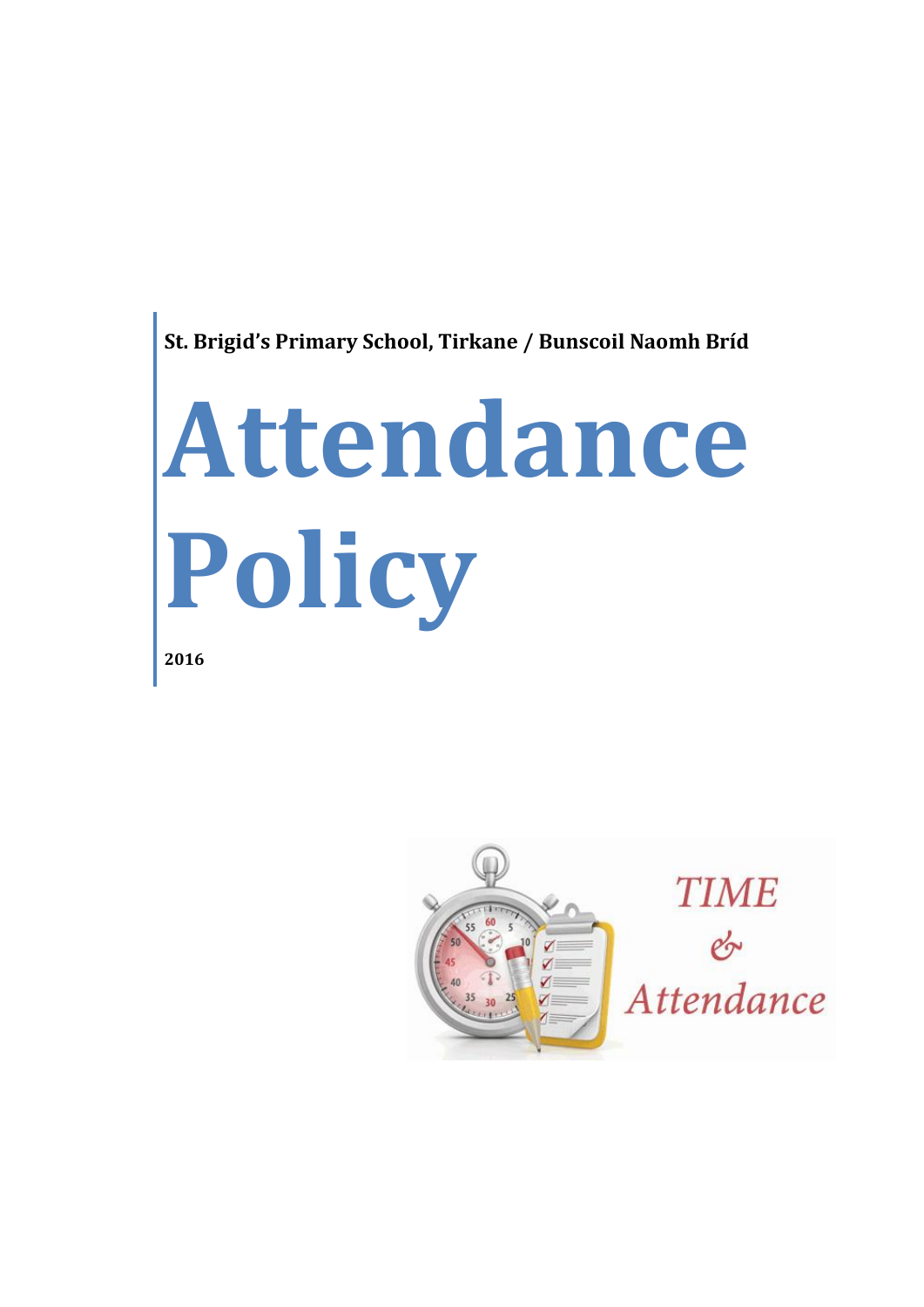#### **Introduction**

Regular school attendance and punctuality are crucial in raising standards in education and ensuring that every child can have full access to the school curriculum and reach their full potential.

St. Brigid's PS Tirkane / Bunscoil Naomh Bríd will strive to promote an ethos and culture which encourages attendance and where each pupil will feel valued, secure and happy.

#### **Aims**

The aims of this policy are to:

- 1. Improve the overall attendance of pupils at St. Brigid's PS Tirkane / Bunscoil Naomh Bríd.
- 2. Develop a framework that defines roles and responsibilities in relation to attendance.
- 3. Provide advice, support and guidance to parents/guardians and pupils.
- 4. Promote good relationships with the Education Welfare Service.

#### **Role of the School**

The Principal at St. Brigid's PS Tirkane / Bunscoil Naomh Bríd has overall responsibility for school attendance; teachers/designated staff should bring any concerns regarding school attendance to her attention.

The Board of Governors provide support by reviewing school attendance figures and targets and ensuring it is placed as an agenda item at meetings on a regular basis.

Teaching staff regularly monitor the attendance and punctuality of pupils by ensuring that attendance is recorded at the beginning of morning and afternoon registration.

To enable our school to record and monitor attendance in a consistent way we will adhere to the guidance provided in the Department of Education Circular 2015/02 which can be found at: [http://www.deni.gov.uk/index/support-and-development-2/school-attendance/recording-pupil](http://www.deni.gov.uk/index/support-and-development-2/school-attendance/recording-pupil-absences.htm)[absences.htm](http://www.deni.gov.uk/index/support-and-development-2/school-attendance/recording-pupil-absences.htm)

St. Brigid's PS Tirkane / Bunscoil Naomh Bríd is committed to working with parents to encourage regular and punctual attendance.

#### **Role of Parent/Guardian**

Parents/ Guardians have a legal duty to ensure:

*Every child of compulsory school age shall receive efficient full time education suitable to age, ability and aptitude and to any special educational needs he/she may have, either by regular school attendance or otherwise.*

**(Education and Libraries (Northern Ireland) Order 1986).**

If a child is registered in a school, their parent/guardian has a legal duty to ensure that they regularly attend that school.

It is a parent/guardian's responsibility to inform the school of the reason for a pupil's absence on the first day of absence. This should be confirmed with a written note when the pupil returns to school.

If the absence is likely to be prolonged, this information should be provided to enable the school to assist with homework or any other necessary arrangements which may be required.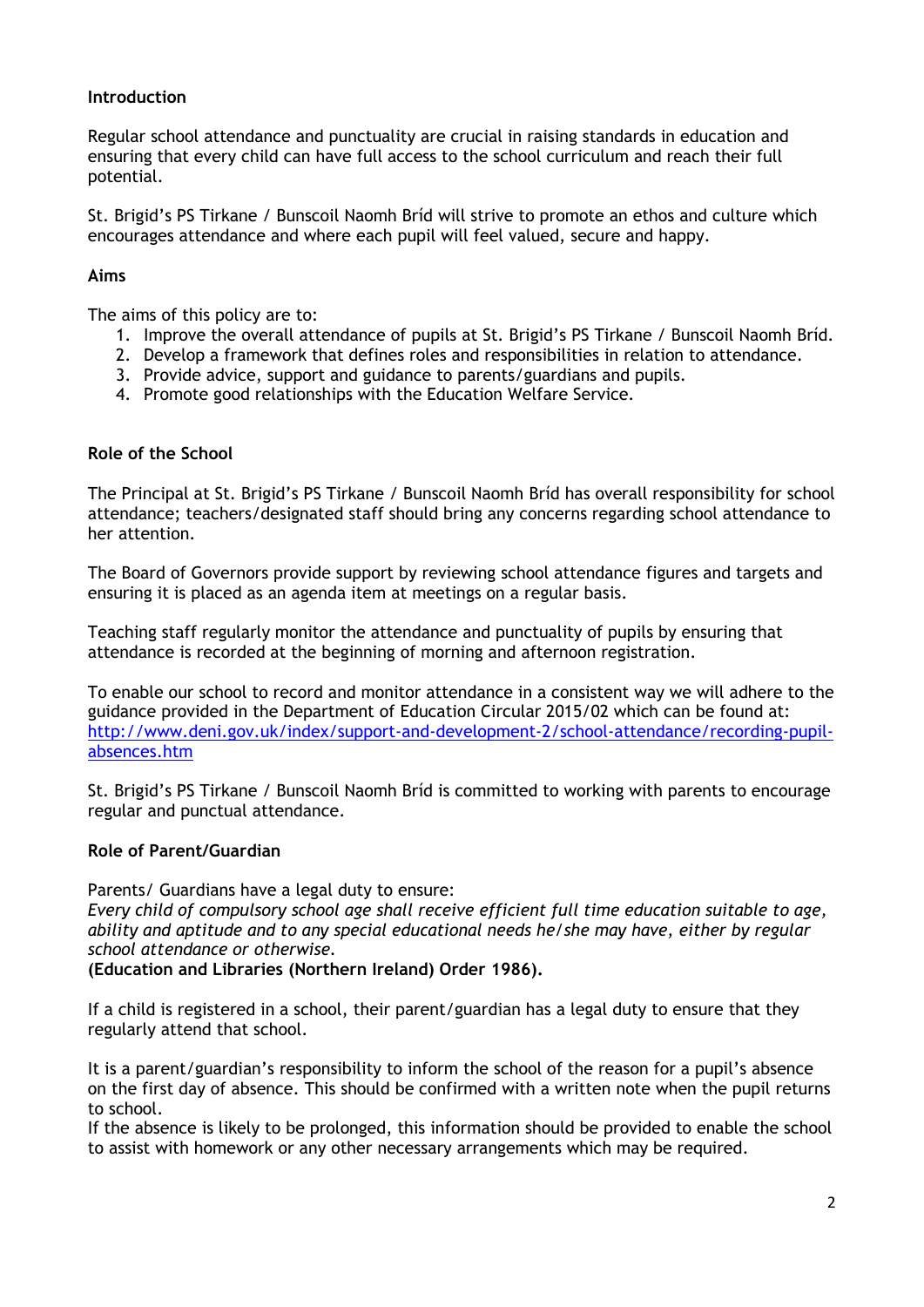Pupils are expected to be in school no later than 9.00 am for registration and the beginning of classes. It is the responsibility of parents/guardians to ensure that children are punctual. Lateness is recorded at registration and recorded on children's attendance records. **(***Reference Appendix 1***)**

If a child appears reluctant to attend school parents/guardians are asked to discuss the matter promptly with the class teacher or Principal to ensure that both the parent/guardian and child receive maximum support.

Parents are requested to read the guidance provided by *DENI School Attendance Matters – A Parent's Guide. (Reference Appendix 2)*. The guidance is available on the school website in English and Irish www.stbrigidpstirkane.com

#### **Role of Pupils**

Each pupil at St. Brigid's PS Tirkane / Bunscoil Naomh Bríd has a duty to ensure that they attend school punctually and regularly. If you have been absent from school, a written note from a parent/guardian must be provided to your teacher when you return.

#### **Absence Procedures**

If a child is late to school i.e. after 9.00am he/she must report to the Clerical Officer's office before going to class. The number of minutes late will be recorded on the SIMS register.

If a child will be absent from school for any period of the school day parents/guardians must provide a copy of the appointment letter / card or a written note explaining the reason for the absence to the school office. We ask that parents make every effort to bring pupils back to school for the afternoon session if they have been out to attend e.g. a medical, dental or speech therapy appointment during the morning session.

If a child is absent from school for any period of time for any reason a letter must be sent to the school office explaining the reason for his/her absence the day he/she returns to school.

#### **Absence due to illness**

St. Brigid's PS Tirkane / Bunscoil Naomh Bríd follows the guidance set out by the Public Health Agency on infection control in schools and other childcare settings. Parents/Guardians are expected to follow the guidance below which states the period of time a child should be absent from school when suffering from certain illnesses. Parents/Guardians are also asked to contact the school if his / her child is suffering from any of the illnesses below

| <b>Illness</b>              | Period of time child should be kept off school                    |
|-----------------------------|-------------------------------------------------------------------|
| Chickenpox                  | 5 days from onset of rash                                         |
| <b>German Measles</b>       | 6 days from onset of rash                                         |
| Measles                     | 4 days from onset of rash                                         |
| Impetigo                    | Until lesions are crusted and healed or 48 hours after commencing |
|                             | antibiotic treatment                                              |
| <b>Scarlet Fever</b>        | 24 hours after commencing appropriate antibiotic treatment        |
| Diarrhoea and / or vomiting | 48 hours after last episode of diarrhoea and / or vomiting        |
| Flu                         | Until recovered                                                   |
| Mumps                       | 5 days from onset of swelling                                     |

See also "**Guidance on Infection Control in Schools and other Childcare Settings"** on our website www.stbrigidsps.maghera.ni.sch.uk.

#### **Family holiday during Term Time**

St. Brigid's PS Tirkane / Bunscoil Naomh Bríd strongly discourages holidays during term time due to the impact this can have on pupils' learning. Family holidays taken during term time will be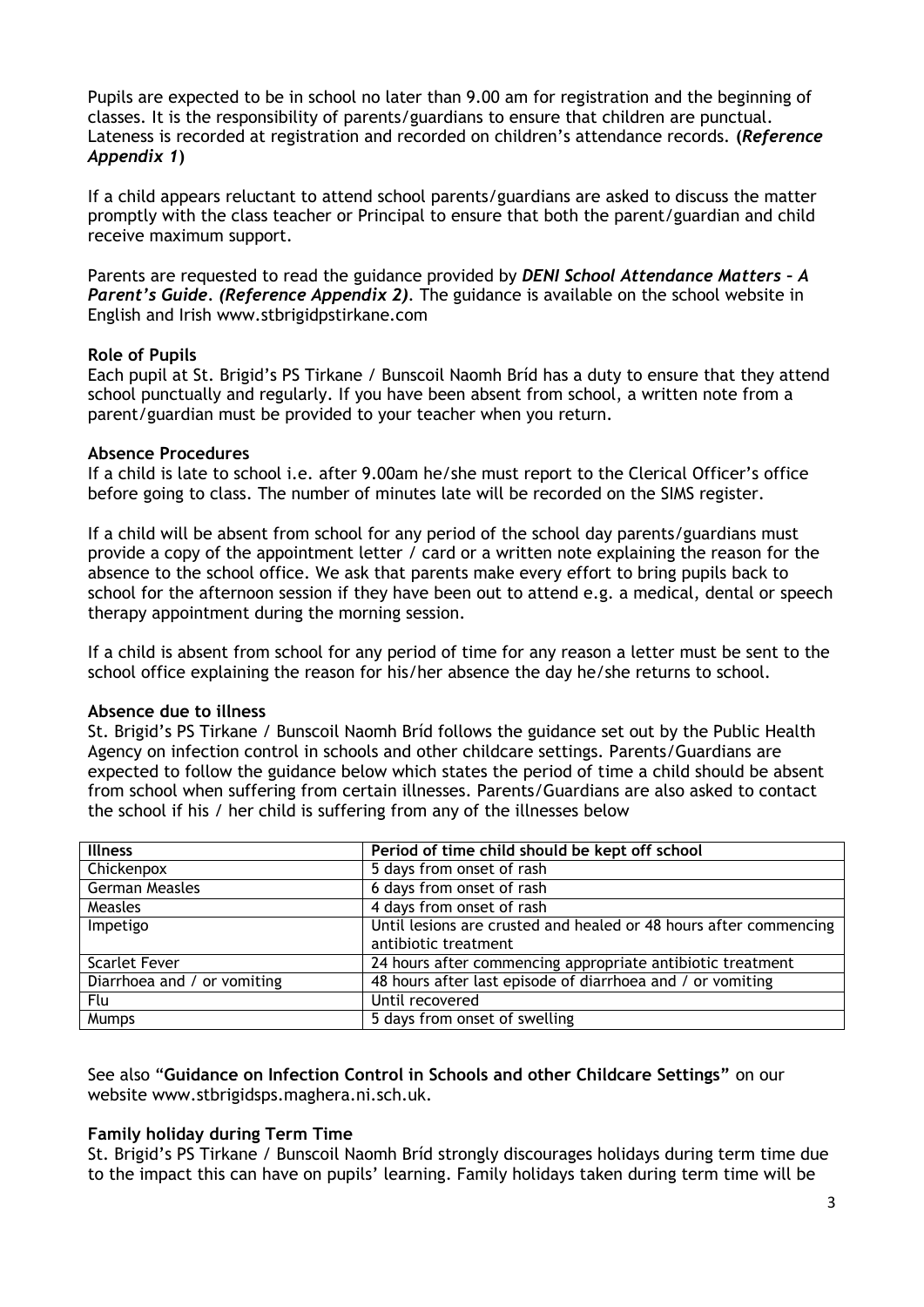categorised as an unauthorised absence. Only in exceptional circumstances will a holiday be authorised.

#### **Procedures for Managing Non-Attendance**

St. Brigid's PS Tirkane / Bunscoil Naomh Bríd firmly believes in the importance of regular school attendance for learning and contentment at school, therefore attendance is closely monitored by the school's Clerical Officer and Principal.

Non-Attendance is managed in the following ways:

- If an absence note has not been provided upon a child's return the school's Clerical Officer will text parents on a weekly basis until it is received.
- The Clerical Officer and / or class teacher(s) will notify the Principal if there are any concerns with regards to attendance during the school year.
- The Principal will check attendance on a termly basis and write to the parents/guardians of any child whose attendance has fallen **below 90%** to remind them of the importance of regular attendance and to inform them of her duty to report attendance **under 85%** to Ms Lynn Dinsmore the EWO (Education Welfare Officer). If the child's attendance has improved by the end of the following term the Principal will write to the parents/guardians and child to recognise and praise the improvement in attendance.
- The Principal will report all incidents of attendance **below 85%** to the EWO and work in conjunction with her, the child and the child's parents/guardians to ensure the child's attendance improves.

#### **Education Welfare Service**

The Education Authority (North Eastern Region) through the Education Welfare Service have a legal responsibility to make sure that parents / guardians meet their responsibility towards their children's education.

Regular attendance is an essential requirement for educational results and where attendance difficulties exist or a pupil's attendance falls below 85%, the Education Welfare Service (EWS) will support staff and parents / guardians in developing and implementing strategies to address or improve school attendance.

Signature: \_\_\_\_\_\_\_\_\_\_\_\_\_\_\_\_\_\_\_\_\_\_\_\_\_\_\_\_\_\_\_\_\_\_\_\_\_\_\_\_\_\_ (Principal)

Signature: \_\_\_\_\_\_\_\_\_\_\_\_\_\_\_\_\_\_\_\_\_\_\_\_\_\_\_\_\_\_\_\_\_\_\_\_\_\_\_\_\_ (Chair of Board of Governors)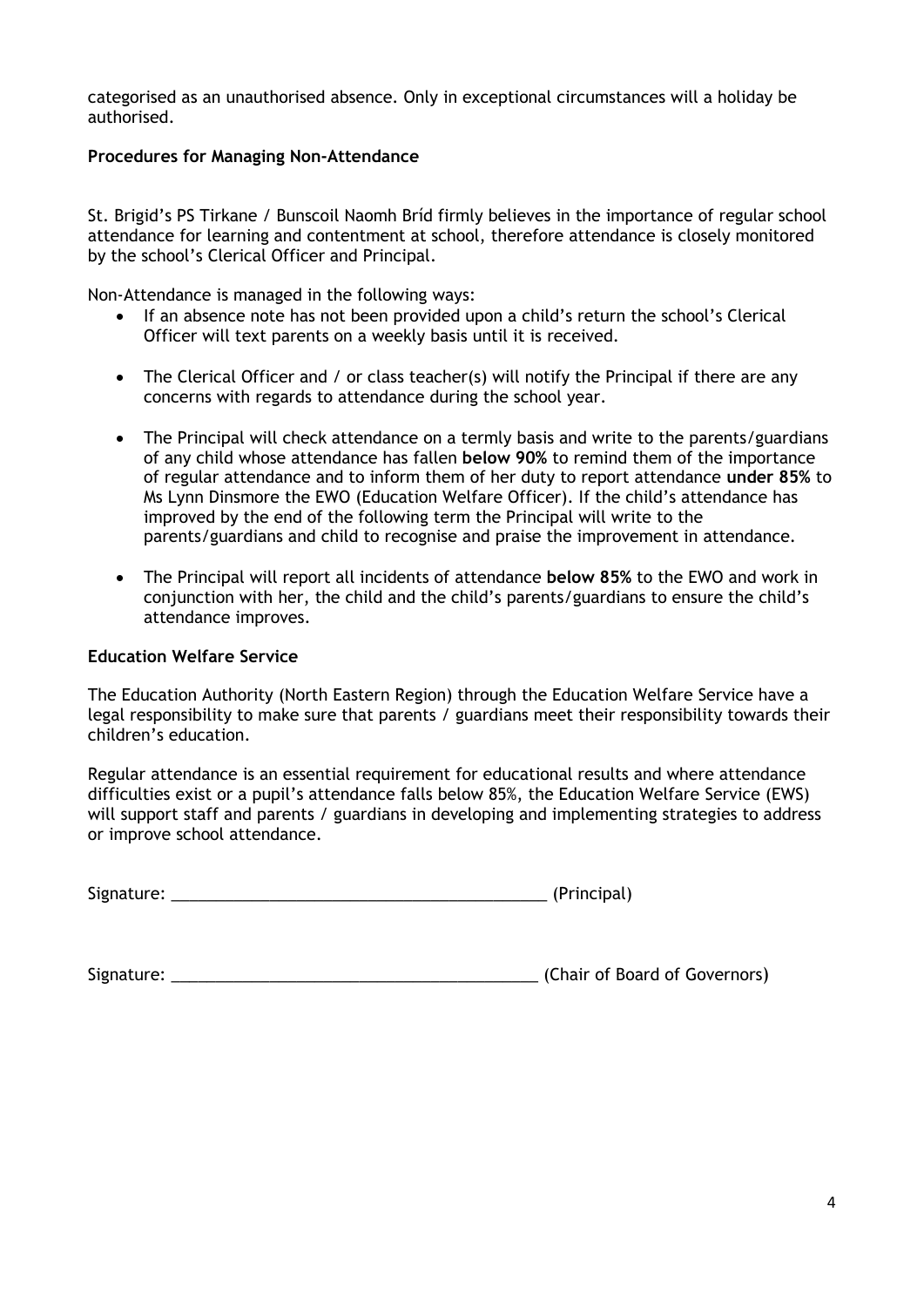## *APPENDIX 1*

### **Explanation of the Attendance Codes used in Schools and by DENI**

| Registration            | <b>Description</b>                     | <b>Statistical meaning</b>           | <b>Physical Meaning</b> |
|-------------------------|----------------------------------------|--------------------------------------|-------------------------|
| Codes                   |                                        |                                      |                         |
| I                       | Present (AM)                           | Present                              | In for whole session    |
| ∖                       | Present (PM)                           | Present                              | In for whole session    |
| A                       | Artistic Endeavour                     | <b>Authorised Absence</b>            | Out for whole session   |
| B                       | Bereavement                            | <b>Authorised Absence</b>            | Out for whole session   |
| $\overline{\mathsf{C}}$ | Suspended                              | <b>Authorised Absence</b>            | Out for whole session   |
| $\overline{\mathsf{D}}$ | Did not provide a reason for absence   | <b>Unauthorised Absence</b>          | Out for whole session   |
| $\overline{E}$          | <b>Educated Off Site</b>               | <b>Approved Educational Activity</b> | Out for whole session   |
| F                       | Family holiday (agreed)                | <b>Authorised Absence</b>            | Out for whole session   |
| G                       | Family holiday (Not agreed)            | <b>Unauthorised Absence</b>          | Out for whole session   |
| $\overline{\mathsf{H}}$ | Other Absence                          | <b>Unauthorised Absence</b>          | Out for whole session   |
| L                       | <b>Illness</b>                         | <b>Authorised Absence</b>            | Out for whole session   |
| L                       | Late (before registers closed)         | Present                              | Late for session        |
| M                       | Medical / Dental Appointments          | <b>Authorised Absence</b>            | Out for whole session   |
| ${\sf N}$               | No reason yet provided for absence     | <b>Unauthorised Absence</b>          | Out for whole session   |
| 0                       | <b>Other Exceptional Circumstances</b> | <b>Authorised Absence</b>            | Out for whole session   |
| $\overline{P}$          | <b>Approved Sporting Activity</b>      | Approved Educational Activity        | Out for whole session   |
| R                       | Religious Observance                   | <b>Authorised Absence</b>            | Out for whole session   |
| $\overline{\mathsf{s}}$ | <b>Study Leave</b>                     | <b>Approved Educational Activity</b> | Out for whole session   |
| T                       | <b>Traveller Absence</b>               | <b>Authorised Absence</b>            | Out for whole session   |
| $\overline{\mathtt{U}}$ | Late (after registers closed)          | <b>Unauthorised Absence</b>          | Late for session        |
| $\overline{\mathsf{v}}$ | <b>Educational Visit</b>               | Approved Educational Activity        | Out for whole session   |
| $\overline{\mathsf{w}}$ | <b>Work Experience</b>                 | <b>Approved Educational Activity</b> | Out for whole session   |
| $\overline{\mathsf{x}}$ | Only Staff should attend               | Attendance not required              | Out for whole session   |
| Ÿ                       | <b>Exceptional Closure</b>             | Attendance not required              | Out for whole session   |
| Ţ                       | No Attendance Required                 | Attendance not required              | Out for whole session   |
| $_{\#}$                 | Holiday for all                        | Attendance not required              | Out for whole session   |
| $\ast$                  | Not on roll                            | Attendance not required              | Out for whole session   |
| $\overline{a}$          | All should attend / No mark recorded   | No mark                              | No mark for session     |
| 1                       | AEP (ELB)                              | <b>Approved Educational Activity</b> | Out for whole session   |
| $\overline{2}$          | Home / hospital tuition (ELB)          | <b>Approved Educational Activity</b> | Out for whole session   |
| $\overline{\mathbf{3}}$ | <b>Elective Home Education</b>         | Attendance not required              | Out for whole session   |
| $\overline{4}$          | <b>Pupil Referral Unit</b>             | <b>Approved Educational Activity</b> | Out for whole session   |
| $\overline{5}$          | Another mainstream school (EF)         | <b>Approved Educational Activity</b> | Out for whole session   |
| $\boldsymbol{6}$        | <b>Training Organisation (EF)</b>      | <b>Approved Educational Activity</b> | Out for whole session   |
|                         | FE College (EF)                        | <b>Approved Educational Activity</b> | Out for whole session   |
| $\overline{\mathbf{8}}$ | <b>Intensive Support Learning Unit</b> | <b>Approved Educational Activity</b> | Out for whole session   |
| 9                       | <b>CAMHS</b>                           | <b>Approved Educational Activity</b> | Out for whole session   |